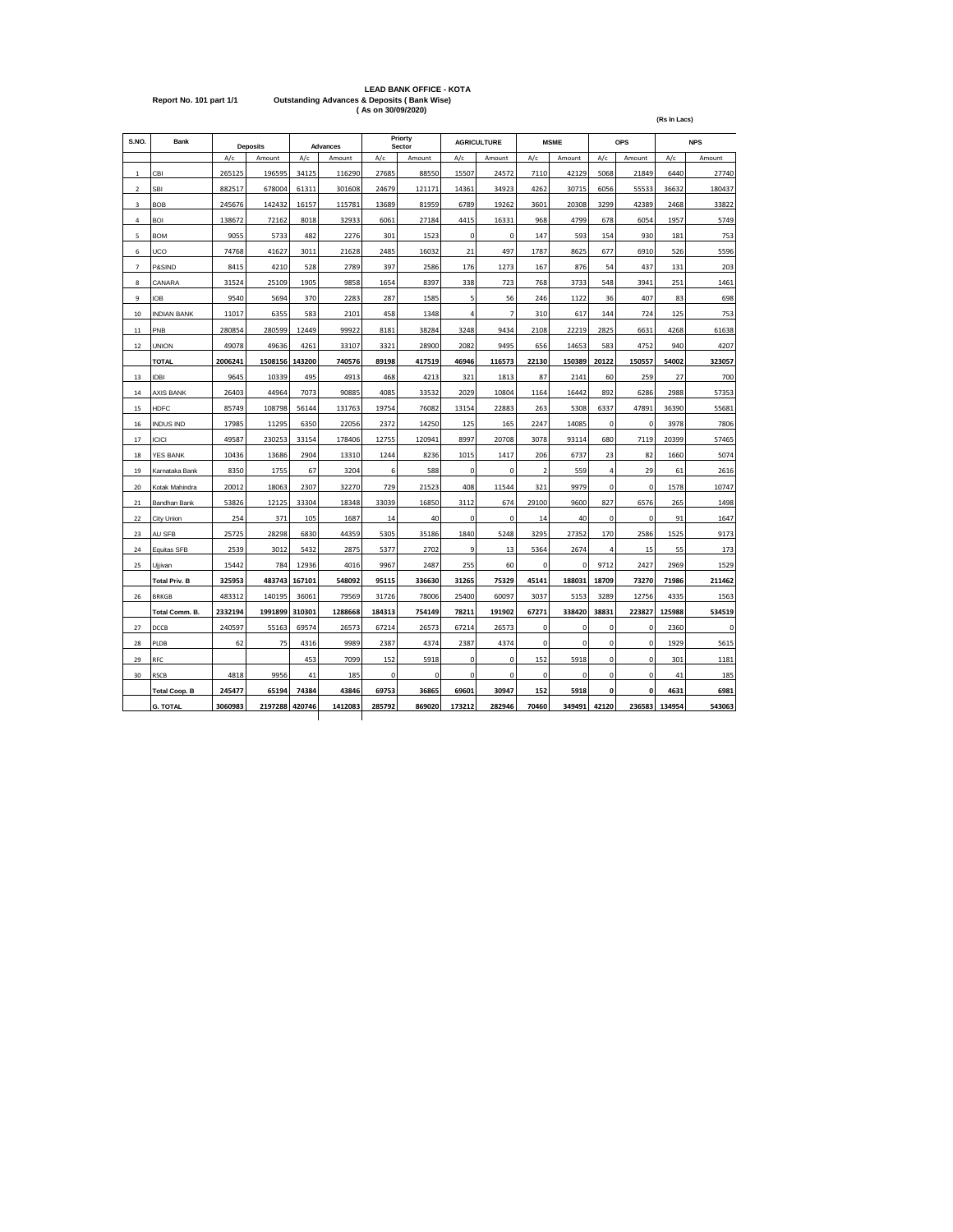|                         |                       | (As on 30/09/2020) |                  |       |                  |                |                         |      |                    |             |                          |  |  |
|-------------------------|-----------------------|--------------------|------------------|-------|------------------|----------------|-------------------------|------|--------------------|-------------|--------------------------|--|--|
| S.NO.                   | <b>Bank</b>           |                    |                  |       |                  |                | Agriculture             |      |                    |             |                          |  |  |
|                         |                       |                    | <b>CROP LOAN</b> |       | <b>TERM LOAN</b> |                | AGRI.<br>INFRASTRUCTURE |      | AGRI.<br>ANCILLARY |             | <b>Total Agriculture</b> |  |  |
|                         |                       | A/c                | Amount           | A/c   | Amount           | A/c            | Amount                  | A/c  | Amount             | A/c         | Amount                   |  |  |
| $\,$ 1                  | CBI                   | 12547              | 17410.00         | 2915  | 6712.00          | 45             | 450                     |      |                    | 15507       | 24572.00                 |  |  |
| $\overline{\mathbf{c}}$ | <b>SBI</b>            | 11198              | 27514.00         | 1768  | 3399.00          | 1377           | 2340                    | 18   | 1670.00            | 14361       | 34923.00                 |  |  |
| 3                       | <b>BOB</b>            | 4527               | 12717.00         | 2100  | 3952.00          |                |                         | 162  | 2593.00            | 6789        | 19262.00                 |  |  |
| 4                       | <b>BOI</b>            | 3162               | 13344.00         | 1077  | 2002.00          |                |                         | 176  | 985                | 4415        | 16331.00                 |  |  |
| 5                       | <b>BOM</b>            |                    |                  |       |                  |                |                         |      |                    | $\mathbf 0$ | 0.00                     |  |  |
| 6                       | UCO                   |                    |                  | 21    | 497.00           |                |                         |      |                    | 21          | 497.00                   |  |  |
| $\overline{7}$          | P&SIND                | 167                | 1190.00          | 9     | 83.00            |                |                         |      |                    | 176         | 1273.00                  |  |  |
| 8                       | CANARA                | 310                | 665              | 25    | 36               | 3              | 22                      |      |                    | 338         | 723.00                   |  |  |
| 9                       | <b>IOB</b>            | 5                  | 56.00            |       |                  |                |                         |      |                    | 5           | 56.00                    |  |  |
| 10                      | <b>INDIAN BANK</b>    | 4                  | 7.00             |       |                  |                |                         |      |                    | 4           | 7.00                     |  |  |
| $11\,$                  | PNB                   | 3054               | 6010             | 170   | 1260             | 15             | 2031                    | 9    | 133                | 3248        | 9434.00                  |  |  |
| 12                      | <b>UNION</b>          | 1902               | 6176             | 168   | 2470             | 12             | 849                     | 0    | 0                  | 2082        | 9495.00                  |  |  |
|                         | <b>Total Nat.Bank</b> | 36876              | 85089            | 8253  | 20411            | 1452           | 5692                    | 365  | 5381               | 46946       | 116573.00                |  |  |
| 13                      | <b>IDBI</b>           | 321                | 1813.00          |       |                  |                |                         |      |                    | 321         | 1813.00                  |  |  |
| 14                      | <b>AXIS BANK</b>      | 2029               | 10804.00         |       |                  |                |                         |      |                    | 2029        | 10804.00                 |  |  |
| 15                      | <b>HDFC</b>           | 6213               | 8767.00          | 6941  | 14116.00         |                |                         |      |                    | 13154       | 22883.00                 |  |  |
| 16                      | <b>INDUS IND</b>      |                    |                  | 125   | 165.00           |                |                         |      |                    | 125         | 165.00                   |  |  |
| 17                      | <b>ICICI</b>          | 3016               | 10547.00         |       |                  | 3412           | 5896.00                 | 2569 | 4265               | 8997        | 20708.00                 |  |  |
| 18                      | <b>YES BANK</b>       | 140                | 282.00           | 866   | 586.00           |                |                         | 9    | 549.00             | 1015        | 1417.00                  |  |  |
| 19                      | Karnataka Bank        |                    |                  |       |                  |                |                         |      |                    | 0           | 0.00                     |  |  |
| 20                      | Kotak Mahindra        | 213                | 1039.00          | 133   | 3093.00          | 4              | 97.00                   | 58   | 7315.00            | 408         | 11544.00                 |  |  |
| 21                      | Bandhan Bank          | 3112               | 674.00           |       |                  |                |                         |      |                    | 3112        | 674.00                   |  |  |
| 22                      | City Union            |                    |                  |       |                  |                |                         |      |                    | $\mathsf 0$ | 0.00                     |  |  |
| 23                      | AU SFB                | 662                | 1534.00          | 1109  | 3224.00          | $\overline{2}$ | 35.00                   | 67   | 455.00             | 1840        | 5248.00                  |  |  |
| 24                      | Euqitas SFB           |                    |                  | 9     | 13.00            |                |                         |      |                    | 9           | 13.00                    |  |  |
| 25                      | Ujjivan               | 255                | 60.00            |       |                  |                |                         |      |                    | 255         | 60.00                    |  |  |
|                         | <b>Total Priv. B</b>  | 15961              | 35520            | 9183  | 21197            | 3418           | 6028                    | 2703 | 12584              | 31265       | 75329                    |  |  |
| 26                      | <b>BRKGB</b>          | 19188              | 49269.00         | 5959  | 10313.00         |                |                         | 253  | 515                | 25400       | 60097.00                 |  |  |
|                         | Total Comm. B.        | 52837              | 120609.00        | 17436 | 41608.00         | 4870           | 11720.00                | 3068 | 17965.00           | 78211       | 191902.00                |  |  |
| 27                      | DCCB                  | 67214              | 26573.00         |       |                  |                |                         |      |                    | 67214       | 26573.00                 |  |  |
| 28                      | PLDB                  | 273                | 702.00           | 903   | 1628.00          | 1211           | 2044                    |      |                    | 2387        | 4374.00                  |  |  |
| 29                      | RFC                   |                    |                  |       |                  |                |                         |      |                    | 0           | 0.00                     |  |  |
| 30                      | <b>RSCB</b>           |                    |                  |       |                  |                |                         |      |                    | $\mathbf 0$ | 0.00                     |  |  |
|                         | <b>Total Coop. B</b>  | 67487              | 27275            | 903   | 1628             | 1211           | 2044                    | 0    | 0                  | 69601       | 30947                    |  |  |
|                         | <b>G. TOTAL</b>       | 139512             | 197153           | 24298 | 53549            | 6081           | 13764                   | 3321 | 18480              | 173212      | 282946                   |  |  |

## **Report No. 101 part 1/2 Outstanding Advances & Deposits ( Bank Wise)**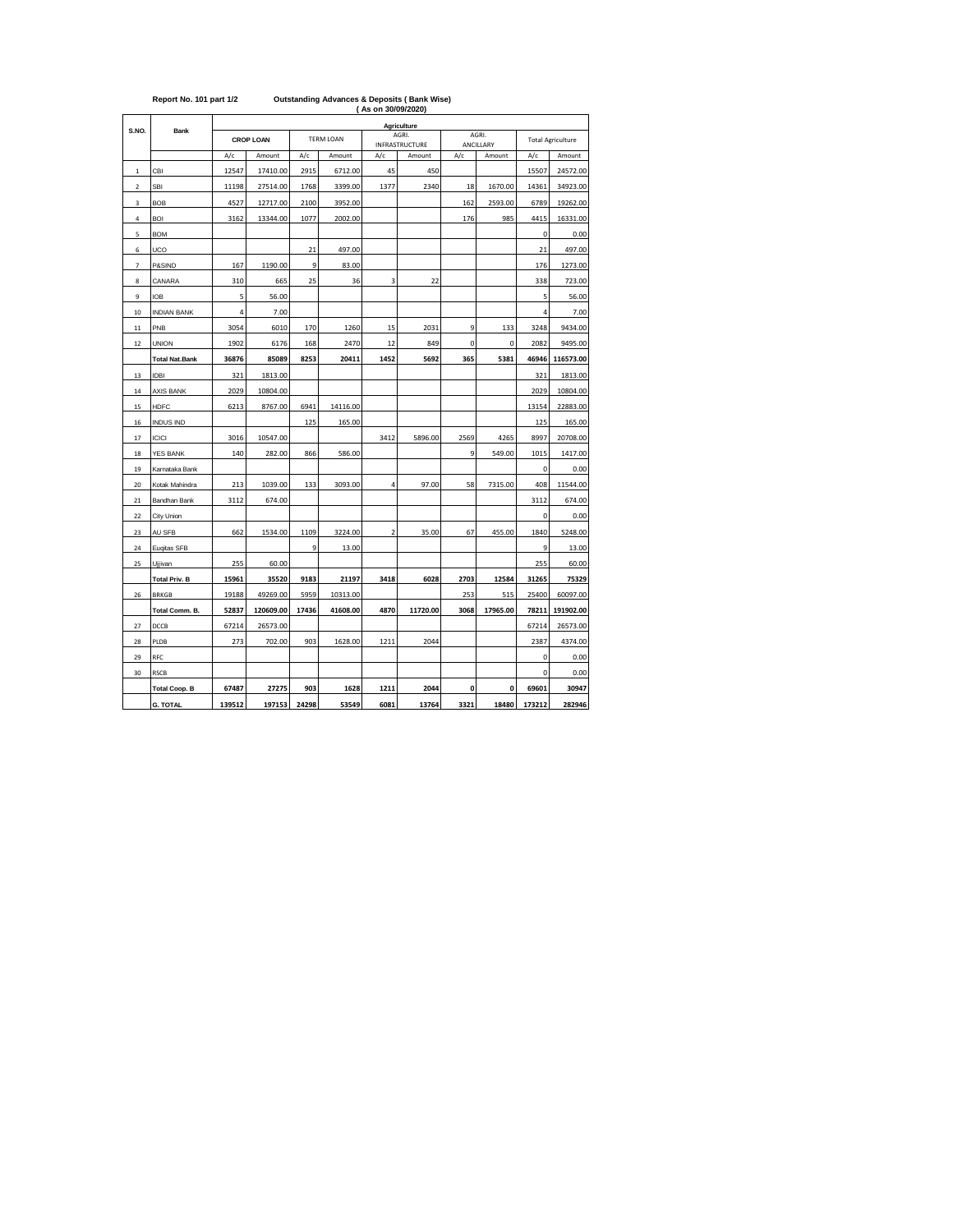| S.NO.                    | <b>Bank</b>            |       | Micro Entp. |                | <b>MSME</b><br>Small Entp. | Khadi & vill. Indus. | <b>Total MSME</b>      |     |        |                |          |
|--------------------------|------------------------|-------|-------------|----------------|----------------------------|----------------------|------------------------|-----|--------|----------------|----------|
|                          |                        | A/c   | Amount      | A/c            | Amount                     | A/c                  | Medium Entp.<br>Amount | A/c | Amount | A/c            | Amount   |
| $\,$ 1                   | CBI                    | 2310  | 9124.00     | 4795           | 32615.00                   | 5                    | 390.00                 |     |        | 7110           | 42129.00 |
| $\mathbf 2$              | SBI                    | 3946  | 21475.00    | 309            | 8361.00                    | 7                    | 879.00                 |     |        | 4262           | 30715.00 |
| 3                        | <b>BOB</b>             | 3368  | 8657.00     | 232            | 10865.00                   | $\mathbf{1}$         | 786.00                 |     |        | 3601           | 20308.00 |
| 4                        | <b>BOI</b>             | 934   | 1139.00     | 31             | 1941.00                    | 3                    | 1719.00                |     |        | 968            | 4799.00  |
| 5                        | <b>BOM</b>             | 147   | 593.00      |                |                            |                      |                        |     |        | 147            | 593.00   |
| 6                        | UCO                    | 1787  | 8625.00     |                |                            |                      |                        |     |        | 1787           | 8625.00  |
| $\overline{\phantom{a}}$ | P&SIND                 | 163   | 586.00      | $\overline{4}$ | 290.00                     |                      |                        |     |        | 167            | 876.00   |
| 8                        | CANARA                 | 768   | 3733        |                |                            |                      |                        |     |        | 768            | 3733.00  |
| 9                        | <b>IOB</b>             | 231   | 815.00      | 15             | 307.00                     |                      |                        |     |        | 246            | 1122.00  |
| 10                       | <b>INDIAN BANK</b>     | 272   | 431.00      | 11             | 74.00                      | 27                   | 112.00                 |     |        | 310            | 617.00   |
| $11$                     | PNB                    | 1794  | 18080       | 294            | 3781                       | 20                   | 358                    | 0   | 0      | 2108           | 22219.00 |
| $12\,$                   | <b>UNION</b>           | 445   | 9692        | 210            | 4954                       | $\mathbf{1}$         | 7                      |     |        | 656            | 14653.00 |
|                          | <b>Total Nat. Bank</b> | 16165 | 82950       | 5901           | 63188                      | 64                   | 4251                   | 0   | 0      | 22130          | 150389   |
| 13                       | <b>IDBI</b>            | 65    | 1656.00     | 22             | 485.00                     |                      |                        |     |        | 87             | 2141.00  |
| 14                       | <b>AXIS BANK</b>       | 1164  | 16442.00    |                |                            |                      |                        |     |        | 1164           | 16442.00 |
| 15                       | <b>HDFC</b>            | 189   | 866.00      | 74             | 4442.00                    |                      |                        |     |        | 263            | 5308.00  |
| 16                       | <b>INDUS IND</b>       | 1510  | 6216.00     | 737            | 7869.00                    |                      |                        |     |        | 2247           | 14085.00 |
| 17                       | <b>ICICI</b>           | 2123  | 46512.00    | 825            | 39548.00                   | 130                  | 7054.00                |     |        | 3078           | 93114.00 |
| 18                       | Yes Bank               | 120   | 3095.00     | 65             | 2549.00                    | 21                   | 1093.00                |     |        | 206            | 6737.00  |
| 19                       | Karnataka Bank         |       |             |                |                            | $\overline{2}$       | 559.00                 |     |        | $\overline{2}$ | 559.00   |
| 20                       | Kotak Mahindra         | 194   | 2924.00     | 122            | 6765.00                    | 5                    | 290.00                 |     |        | 321            | 9979.00  |
| 21                       | Bandhan Bank           | 29100 | 9600.00     |                |                            |                      |                        |     |        | 29100          | 9600.00  |
| 22                       | City Union             | 14    | 40.00       |                |                            |                      |                        |     |        | 14             | 40.00    |
| 23                       | AU SFB                 | 2796  | 18352.00    | 492            | 7048.00                    | $\overline{7}$       | 1952.00                |     |        | 3295           | 27352.00 |
| 24                       | Equitas SFB            | 5197  | 1431.00     | 167            | 1243.00                    |                      |                        |     |        | 5364           | 2674.00  |
| 25                       | Ujjivan                | 2182  | 751.00      |                |                            |                      |                        |     |        |                |          |
|                          | <b>Total Priv.B</b>    | 44654 | 107885      | 2504           | 69949                      | 165                  | 10948                  | 0   | 0      | 45141          | 188031   |
| 26                       | <b>BRKGB</b>           | 3037  | 5153.00     |                |                            |                      |                        |     |        | 3037           | 5153.00  |
|                          | Total Comm. B.         | 60819 | 190835      | 8405           | 133137                     | 229                  | 15199                  | 0   | 0      | 67271          | 338420   |
| 27                       | DCCB                   |       |             |                |                            |                      |                        |     |        | 0              | 0.00     |
| 28                       | PLDB                   |       |             |                |                            |                      |                        |     |        | 0              | 0.00     |
| 29                       | RFC                    | 113   | 2710.00     | 34             | 1626.00                    | 5                    | 1582.00                |     |        | 152            | 5918.00  |
| 30                       | <b>RSCB</b>            |       |             |                |                            |                      |                        |     |        | 0              | 0.00     |
|                          | <b>Total Coop.Bank</b> | 113   | 2710        | 34             | 1626                       | 5                    | 1582                   | 0   | 0      | 152            | 5918     |
|                          | <b>G. TOTAL</b>        | 63969 | 198698      | 8439           | 134763                     | 234                  | 16781                  | O   | 0      | 70460          | 349491   |

## **Report No. 101 part 1/3 Outstanding Advances & Deposits ( Bank Wise)**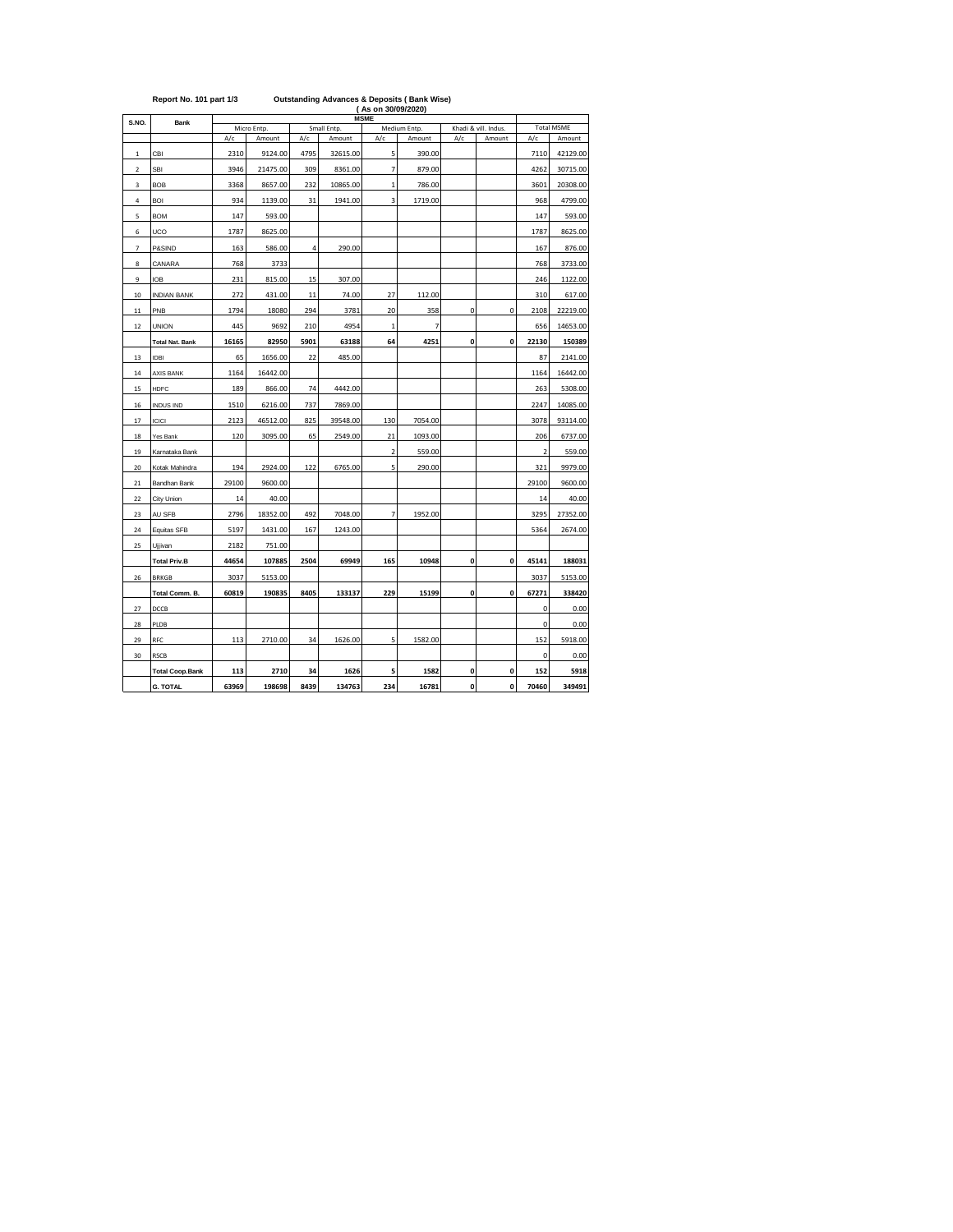|                |                        | <b>Other Priorty Sector</b> |           |                |              |       |            |              |                      |              |                  |              |                |       |                  |
|----------------|------------------------|-----------------------------|-----------|----------------|--------------|-------|------------|--------------|----------------------|--------------|------------------|--------------|----------------|-------|------------------|
| S.NO.          | <b>BANK</b>            |                             | Edu. Loan |                | Housing Loan |       | Other Loan |              | <b>Export Credit</b> |              | Reneawble Energy |              | Social Infras. |       | <b>Total OPS</b> |
|                |                        | A/c                         | Amount    | A/c            | Amount       | A/c   | Amount     | A/c          | Amount               | A/c          | Amount           | A/c          | Amount         | A/c   | Amount           |
| $\mathbf 1$    | CBI                    | 781                         | 1541.00   | 2712           | 12157.00     | 1575  | 8151.00    |              |                      |              |                  |              |                | 5068  | 21849            |
| $\sqrt{2}$     | SBI                    | 905                         | 3591.00   | 5151           | 51942.00     |       |            |              |                      |              |                  |              |                | 6056  | 55533            |
| 3              | <b>BOB</b>             | 168                         | 437.00    | 2253           | 38475.00     | 878   | 3477.00    |              |                      |              |                  |              |                | 3299  | 42389            |
| 4              | <b>BOI</b>             | 80                          | 266.00    | 540            | 5600.00      | 58    | 188.00     |              |                      |              |                  |              |                | 678   | 6054             |
| 5              | <b>BOM</b>             | 20                          | 64.00     | 78             | 679.00       | 56    | 187.00     |              |                      |              |                  |              |                | 154   | 930              |
| 6              | UCO                    | 74                          | 249.00    | 603            | 6661.00      |       |            |              |                      |              |                  |              |                | 677   | 6910             |
| $\overline{7}$ | P&SIND                 | $\,6\,$                     | 4.00      | 48             | 433.00       |       |            |              |                      |              |                  |              |                | 54    | 437              |
| 8              | CANARA                 | 89                          | 468       | 208            | 2126         | 251   | 1347       |              |                      |              |                  |              |                | 548   | 3941             |
| $\overline{9}$ | <b>IOB</b>             | 8                           | 22.00     | 28             | 385.00       |       |            |              |                      |              |                  |              |                | 36    | 407              |
| 10             | <b>INDIAN BANK</b>     | 19                          | 106.00    | 70             | 596.00       | 55    | 22.00      |              |                      |              |                  |              |                | 144   | 724              |
| 11             | PNB                    | 540                         | 695       | 2123           | 5696         | 162   | 240        |              |                      |              |                  |              |                | 2825  | 6631             |
| 12             | <b>UNION</b>           | 56                          | 443       | 371            | 3444         | 156   | 865        |              |                      |              |                  |              |                | 583   | 4752             |
|                | <b>Total Nat. Bank</b> | 2746                        | 7886      | 14185          | 128194       | 3191  | 14477      | $\mathbf{0}$ | $\mathbf{0}$         | $\mathbf 0$  | $\mathbf{0}$     | $\mathbf{0}$ | $\mathbf{0}$   | 20122 | 150557           |
| 13             | <b>IDBI</b>            | 25                          | 94.00     | 35             | 165.00       |       |            |              |                      |              |                  |              |                | 60    | 259              |
| 14             | AXIS BANK              | 55                          | 370.00    | 837            | 5916.00      |       |            |              |                      |              |                  |              |                | 892   | 6286             |
| 15             | <b>HDFC</b>            |                             |           | 1503           | 11582.00     | 4834  | 36309.00   |              |                      |              |                  |              |                | 6337  | 47891            |
| 16             | <b>INDUS IND</b>       |                             |           |                |              |       |            |              |                      |              |                  |              |                | 0     | $\mathbf 0$      |
| 17             | <b>ICICI</b>           | 15                          | 65.00     | 665            | 7054.00      |       |            |              |                      |              |                  |              |                | 680   | 7119             |
| 18             | Yes Bank               |                             |           | 21             | 80.00        | 2     | 2.00       |              |                      |              |                  |              |                | 23    | 82               |
| 19             | Karnataka Bank         | $\overline{4}$              | 29.00     |                |              |       |            |              |                      |              |                  |              |                | 4     | 29               |
| 20             | Kotak Mahindra         |                             |           |                |              |       |            |              |                      |              |                  |              |                | 0     | 0                |
| 21             | Bandhan Bank           |                             |           | 827            | 6576.00      |       |            |              |                      |              |                  |              |                | 827   | 6576             |
| 22             | City Union             |                             |           |                |              |       |            |              |                      |              |                  |              |                | 0     | $\mathbf 0$      |
| 23             | AU SFB                 |                             |           | 170            | 2586.00      |       |            |              |                      |              |                  |              |                | 170   | 2586             |
| 24             | Euqitas SFB            |                             |           | $\overline{4}$ | 15.00        |       |            |              |                      |              |                  |              |                | 4     | 15               |
| 25             | Ujjivan                |                             |           | 821            | 478.00       | 8891  | 1949.00    |              |                      |              |                  |              |                | 9712  | 2427             |
|                | <b>Total Priv.B</b>    | 99                          | 558       | 4883           | 34452        | 13727 | 38260      | $\mathbf{0}$ | 0                    | $\mathbf{0}$ | $\mathbf{0}$     | $\mathbf{0}$ | $\mathbf{0}$   | 18709 | 73270            |
| 26             | <b>BRKGB</b>           | 49                          | 175.00    | 373            | 5132.00      | 2867  | 7449.00    |              |                      |              |                  |              |                | 3289  | 12756            |
|                | Total Comm. B.         | 2845                        | 8444      | 19068          | 162646       | 16918 | 52737      | 0            | 0                    | 0            | $\pmb{0}$        | 0            | $\pmb{0}$      | 38831 | 223827           |
| 27             | DCCB                   |                             |           |                |              |       |            |              |                      |              |                  |              |                | 0     | 0                |
| 28             | PLDB                   |                             |           |                |              |       |            |              |                      |              |                  |              |                | 0     | $\mathbf 0$      |
| 29             | RFC                    |                             |           |                |              |       |            |              |                      |              |                  |              |                | 0     | 0                |
| 30             | <b>RSCB</b>            |                             |           |                |              |       |            |              |                      |              |                  |              |                | 0     | 0                |
|                | <b>Total Coop.Bank</b> | 0                           | 0         | 0              | 0            | 0     | 0          | 0            | 0                    | 0            | $\pmb{0}$        | 0            | 0              | 0     | 0                |
|                | <b>G. TOTAL</b>        | 2894                        | 8619      | 19441          | 167778       | 19785 | 60186      | O            | 0                    | 0            | $\mathbf{0}$     | 0            | $\mathbf 0$    | 42120 | 236583           |

## **Report No. 101 part 1/4 Outstanding Advances & Deposits ( Bank Wise) ( As on 30/09/2020)**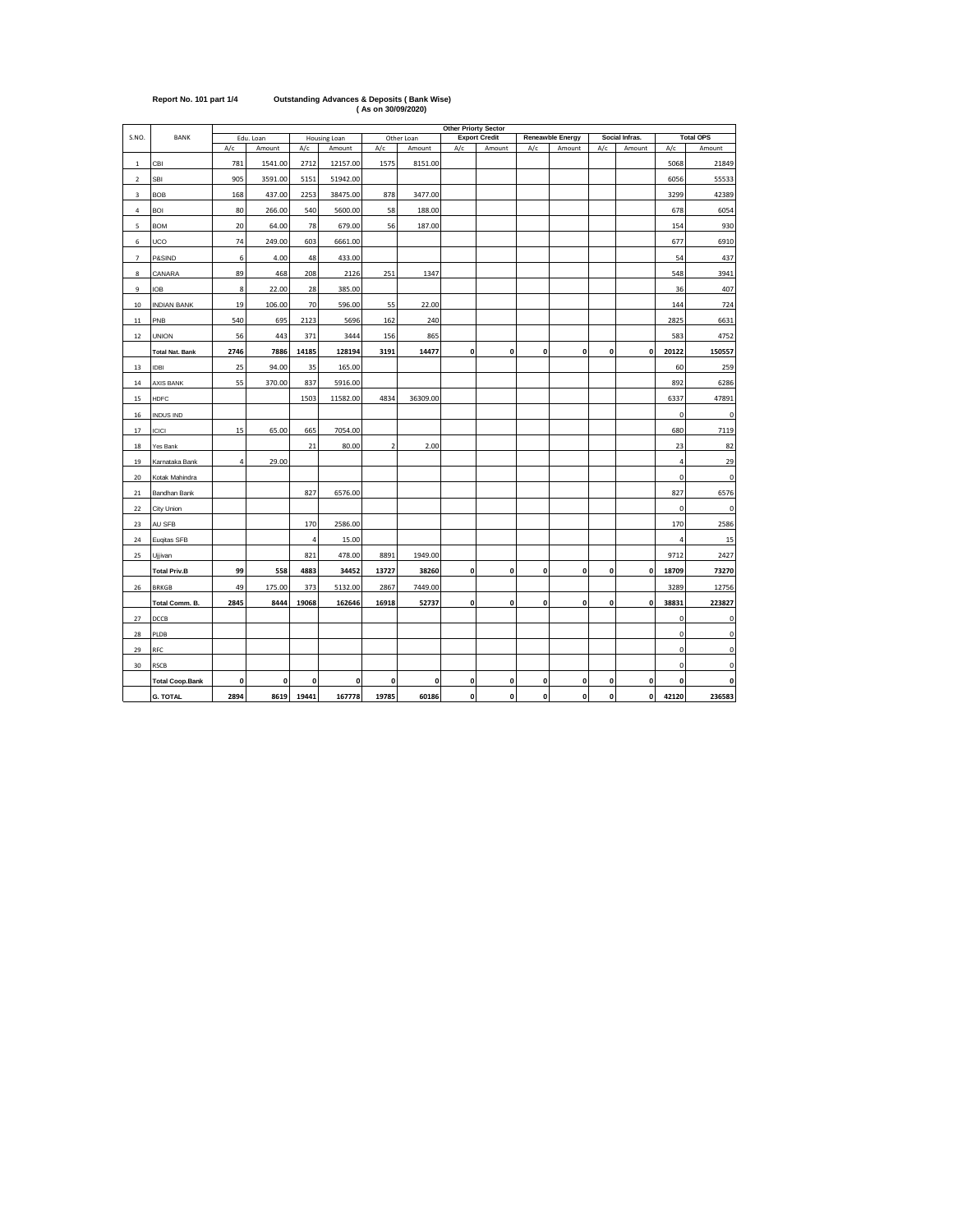|                |                        |        |                       |       |                                | (As on 30/09/2020) |           |                |              |                       |              |  |
|----------------|------------------------|--------|-----------------------|-------|--------------------------------|--------------------|-----------|----------------|--------------|-----------------------|--------------|--|
| S.NO.          |                        |        | <b>Weakar Section</b> |       | <b>SCST</b><br><b>MINORITY</b> |                    |           |                | <b>WOMEN</b> | (Rs in lacs)<br>PMEGP |              |  |
|                | <b>Bank</b>            | A/c    | Amount                | A/c   | Amount                         | A/c                | Amount    | A/c            | Amount       | A/c                   | Amount       |  |
| $\mathbf{1}$   | CBI                    | 8224   | 17469.00              | 1121  | 1524.00                        | 1254               | 16024.00  | 6310           | 17295.00     |                       |              |  |
| $\overline{2}$ | <b>SBI</b>             | 31251  | 45212.00              | 20456 | 28654.00                       | 19245              | 62615.00  | 9451           | 17012.00     |                       |              |  |
| 3              | <b>BOB</b>             | 6245   | 25794.00              | 1874  | 5145.00                        | 375                | 14254.00  | 2232           | 9345.00      |                       |              |  |
| 4              | <b>BOI</b>             | 948    | 2784.00               | 812   | 2612.00                        | 465                | 1375.00   | 495            | 1857.00      |                       |              |  |
| 5              | <b>BOM</b>             | 84     | 285.00                | 29    | 103.00                         | 39                 | 144.00    | 34             | 148.00       |                       |              |  |
| 6              | UCO                    | 456    | 1015.00               | 175   | 215.00                         | 624                | 1412.00   | 285            | 845.00       |                       |              |  |
| $\overline{7}$ | P&SIND                 | 165    | 184.00                | 75    | 105.00                         | 75                 | 165.00    | 165            | 754.00       |                       |              |  |
| 8              | CANARA                 | 601    | 1988                  | 166   | 468                            | 143                | 754       | 104            | 241          |                       |              |  |
| 9              | <b>IOB</b>             | 55     | 105.00                | 30    | 45.00                          | 75                 | 215.00    | 75             | 275.00       |                       |              |  |
| 10             | <b>INDIAN BANK</b>     | 46     | 21.00                 | 15    | 45.00                          | 12                 | 85.00     | 45             | 209.00       |                       |              |  |
| 11             | PNB                    | 5087   | 9968                  | 481   | 1635                           | 689                | 4666      | 2439           | 9866         |                       |              |  |
| 12             | <b>UNION</b>           | 1857   | 4565                  | 987   | 2354                           | 360                | 4557      | 514            | 1874         |                       |              |  |
|                | <b>Total Nat. Bank</b> | 55019  | 109390                | 26221 | 42905                          | 23356              | 106266    | 22149          | 59721        |                       |              |  |
| 13             | <b>IDBI</b>            | 225    | 1254.00               | 298   | 375.00                         | 55                 | 475.00    | 75             | 484.00       |                       |              |  |
| 14             | <b>AXIS BANK</b>       | 4587   | 6545.00               | 1547  | 4569.00                        | 425                | 1354.00   | 541            | 1648.00      |                       |              |  |
| 15             | HDFC                   | 2354   | 3502.00               | 548   | 1862.00                        | 975                | 1584.00   | 7724           | 5165.00      |                       |              |  |
| 16             | <b>INDUS IND</b>       | 4231   | 9045.00               | 1267  | 2764.00                        | 714                | 2036.00   | 459            | 1451.00      |                       |              |  |
| 17             | <b>ICICI</b>           | 8614   | 17065.00              | 1847  | 3748.00                        | 1698               | 12045.00  | 6214           | 67321.00     |                       |              |  |
| 18             | Yes Bank               | 917    | 1245.00               | 27    | 103.00                         | 37                 | 742.00    | 752            | 168.00       |                       |              |  |
| 19             | Karnataka Bank         |        |                       |       |                                |                    |           |                |              |                       |              |  |
| 20             | Kotak Mahindra         | 754    | 5314.00               | 165   | 4974.00                        | 75                 | 3895.00   | 65             | 215.00       |                       |              |  |
| 21             | Bandhan Bank           |        |                       |       |                                | 25229              | 6558.00   | 25617          | 6905.00      |                       |              |  |
| 22             | City Union             |        |                       |       |                                |                    |           |                |              |                       |              |  |
| 23             | AU SFB                 | 1215   | 3874.00               | 451   | 1324.00                        | 654                | 3125.00   | 105            | 315.00       |                       |              |  |
| 24             | Equitas SFB            | 5015   | 787.00                | 717   | 78.00                          | 2008               | 356.00    | 5015           | 787.00       |                       |              |  |
| 25             | Ujjivan                | 11837  | 2843.00               | 2861  | 833.00                         | 1699               | 452.00    | 12695          | 3219.00      |                       |              |  |
|                | <b>Total Priv. B</b>   | 39749  | 51474                 | 9728  | 20630                          | 33569              | 32622     | 59262          | 87678        | 0                     | 0            |  |
| 26             | <b>BRKGB</b>           | 23254  | 21265.00              | 4451  | 4975.00                        | 1510               | 5213.00   | 3275           | 5854.00      |                       |              |  |
|                | Total Comm. B.         | 94768  | 160864.00             | 35949 | 63535                          | 56925              | 138888.00 | 81411          | 147399       | 0                     | 0            |  |
| 27             | DCCB                   | 51457  | 20514.00              | 45124 | 19512.00                       | 7121               | 9354.00   | 2545           | 8057.00      | 0                     | 0.00         |  |
| 28             | PLDB                   | 842    | 1304.00               | 1489  | 788.00                         | 86                 | 53.00     | 150            | 197.00       |                       |              |  |
| 29             | RFC                    |        |                       |       |                                | $\overline{a}$     | 114.00    | $\overline{2}$ | 190.00       |                       |              |  |
| 30             | RSCB                   |        |                       |       |                                |                    |           |                |              |                       |              |  |
|                | <b>Total Coop. Ba</b>  | 52299  | 21818                 | 46613 | 20300                          | 7209               | 9521      | 2697           | 8444         | 0                     | 0            |  |
|                | <b>G. TOTAL</b>        | 170321 | 203947                | 87013 | 88810                          | 65644              | 153622    | 87383          | 161697       | $\mathbf{o}$          | $\mathbf{0}$ |  |

## **Report No. 101 part 1/6 Outstanding Advances & Deposits ( Bank Wise)**